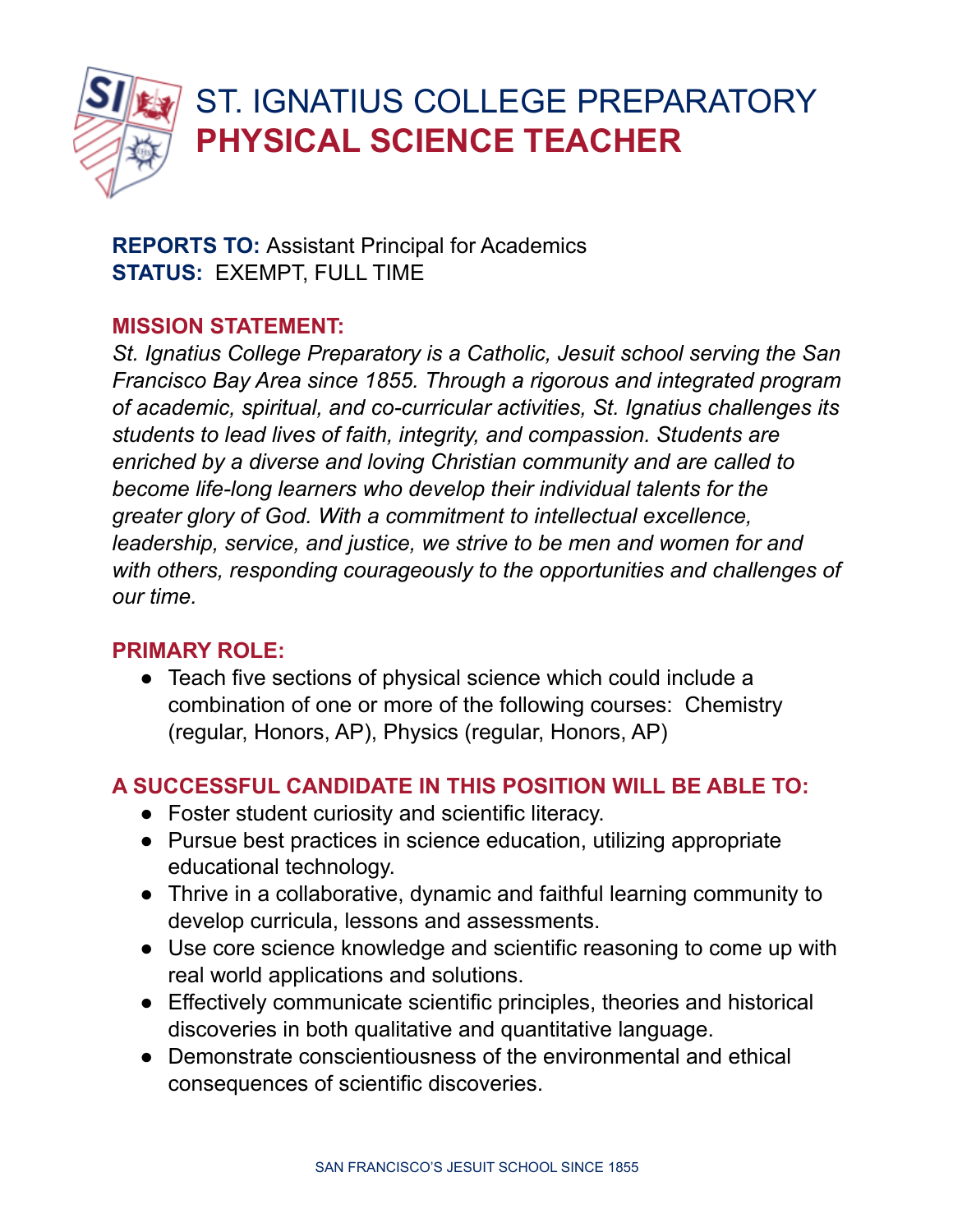- Demonstrate the desire to continue learning and practicing science throughout their lives.
- Demonstrate excellent oral and written skills, as well as strong interpersonal skills; excellent attendance and punctuality.
- Show effective use of educational technology skills.
- Demonstrates a commitment to diversity, equity and inclusion.
- Embrace the mission of the school which emphasizes teaching the whole student by contributing to extracurriculars and campus ministry.
- Enjoy working with adolescents.
- Willingness to adapt to an existing curriculum as well as contribute ideas to enhance the respective academic programs.
- Bachelor's Degree in the Physical Sciences or comparable area; advanced degrees encouraged
- Flexibility and creativity in working in a dynamic environment where new ideas, mistakes, and iteration are embraced.
- Demonstrate an openness to feedback and improvement, modeling lifelong learning of practice as well as subject area.

#### **SI OFFERS A COMPREHENSIVE AND RICH EMPLOYEE BENEFITS PROGRAM WHICH INCLUDES FOR FULL TIME, BENEFITTED EMPLOYEES WHICH INCLUDE:**

• Company paid Medical Insurance Contributions for single, two-party and family plans at a rate of 75%

- Fully paid insurance for Dental, Vision, Life, AD&D coverage for single, two-party and family plans
- Flexible Spending Plans for insurance plans plus for child care coverage
- Tuition remission program
- Student Loan Reimbursement (up to \$2,000 annually)
- Annual Retirement Savings Contributions
- Professional Development Resources

# **SI FOSTERS A DIVERSE AND INCLUSIVE COMMUNITY:**

St. Ignatius College Preparatory strives to be a just, inclusive, and Catholic, Ignatian community where all students, faculty, staff, parents and alumni feel seen, heard, valued, and loved and experience full acceptance. We are committed to hiring, supporting, and retaining a diverse faculty and staff. We see our determination to offer diversity, equity, inclusion, and belonging not as a destination to be reached, but a continuous, life-long journey together.